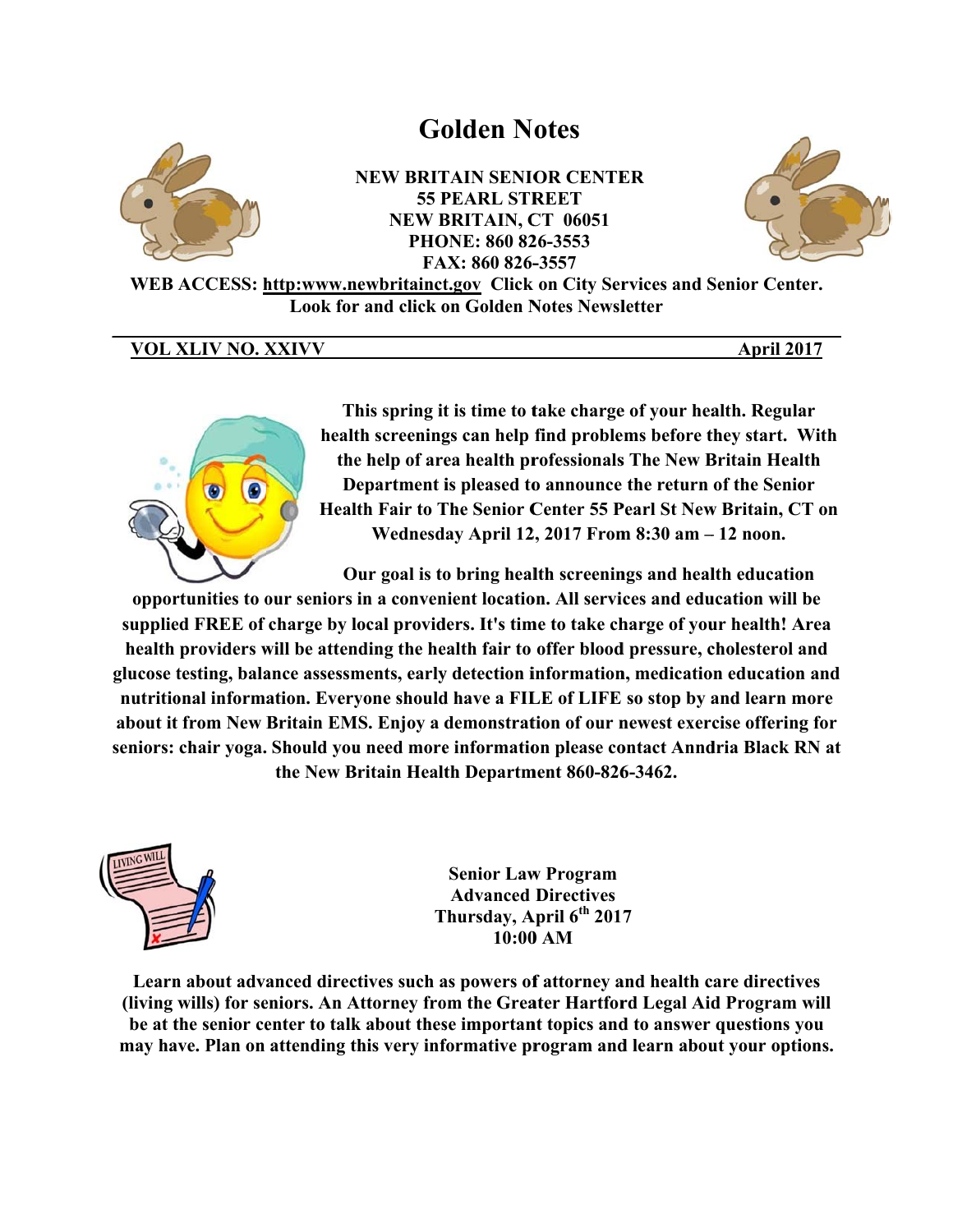# **Property Tax Relief**

The Senior Center is taking applications for the Homeowners, Additional Veterans and Freeze Tax Relief Program. Persons 65 and older in the year 2016 or those persons receiving Social Security Disability Benefits may be eligible for a discount on their property tax bills. Individuals earning less

than \$35,200 and married couples earning less than \$42,900 during 2016 should consider applying for this benefit. These totals include Social Security benefits for last year. All income documents must be presented with each application.

Those persons who were enrolled in past years will receive a letter from the City Tax Assessor if they must reapply during 2017. If a married couple wished to apply for the benefit, it is only necessary for one of the spouses to have been over the age of 65 years in the year 2016 to be eligible for the program.

Call the Senior Center 860 - 826-3553 to make an appointment or if you have any questions.

**Seniors in Action New Britain Meeting** Thursday, April 6<sup>th</sup>, at 9:30 am **Business Meeting followed by bingo** Come and join the group for some valuable information and socialization. Refreshments will be served Note, this meeting will be held in the Massachusetts Room



**Book Group Meeting** 

The Public Library – Senior Center Book Group will meet on Tuesday, April 18<sup>th</sup> at 1:00 pm here at the senior center. The book read for April will be *Do No Harm: Stories of Life*, Death, and Brain Surgery written by Henry Marsh. Hope you will join us.

> **March Movie Odd Couple II** Friday, April 21<sup>st</sup> at 12:45pm **Starring Jack Lemmon and Walter Matthau** After 17 years apart, you'd think their reunion would be smooth sailing. Not so fast—lots of hallarious bumps ahead.

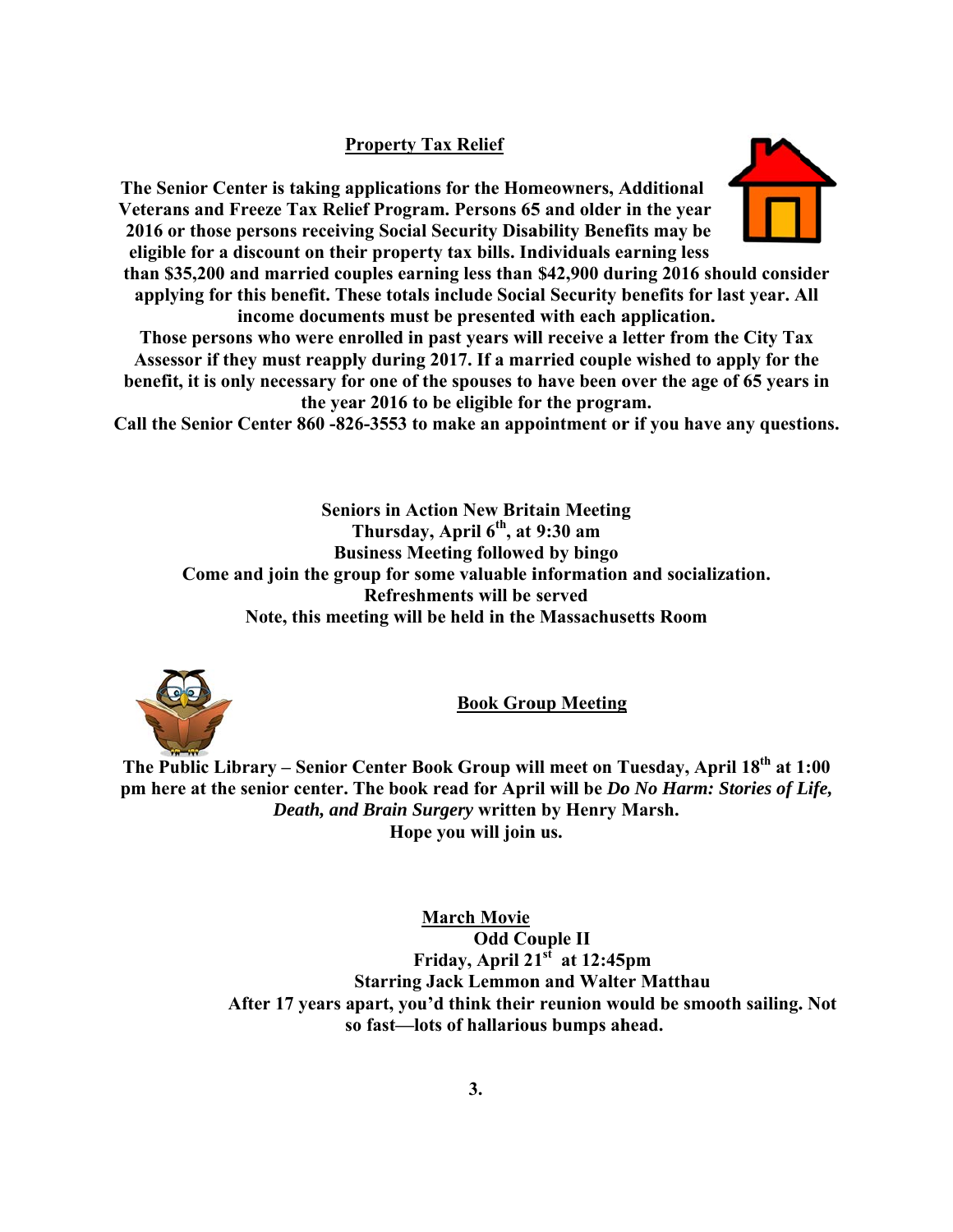$19^{TH}$  ANNUAL SENIOR PROM **TRIAD CASINO S TYLE** 



**Thursday y, April 20, 2017 New Britain High School 5:00 P PM to 9:00 P PM** 

**Tickets are available at the New Britain Senior Center** Live music performed by the Sharades **Dinner** will be served **\$5.00 0 per person**

> **Chair Yoga**<br> **Wednesdays 9:30 to 10:30 AM Chair Yoga**



**Sponsored by the New Britain Health Department of Nursing** Accommodates all Levels and Disabilities

### **E Emotional W Wellbeing P Program**

Our two University intern students, Josie and Nicolette, will be presenting a special Emotional Wellbeing Program on Monday, April 24, 2017 from10:00 to 11:00am. The students will be talking about a number of different topics, each designed to keep us **emotionally healthy and fit. Learn how to recognize different factors that can influence us** in different ways and how to cope with emotions and stress that we all deal with in our everyday lives.<br>
Hope you will stop by and join us for this learning opportunity. **ever ryday lives.**

### **RSVP Volunteers Needed**

**CRT's RSVP program is seeking volunteers age 55+ for just one hour per week to serve in their signature program, READS, for the remainder of the school year. The READS** Program is operated as a school-based program where volunteers are partnered with **students in a local elementary school, providing reading guidance for one hour per week.** As a READS Tutor, we can promise you that you will truly make a difference in the lives of the children you serve. Please contact Delores Wisdom at (860) 760-3077 or (860) 539-6233 for more information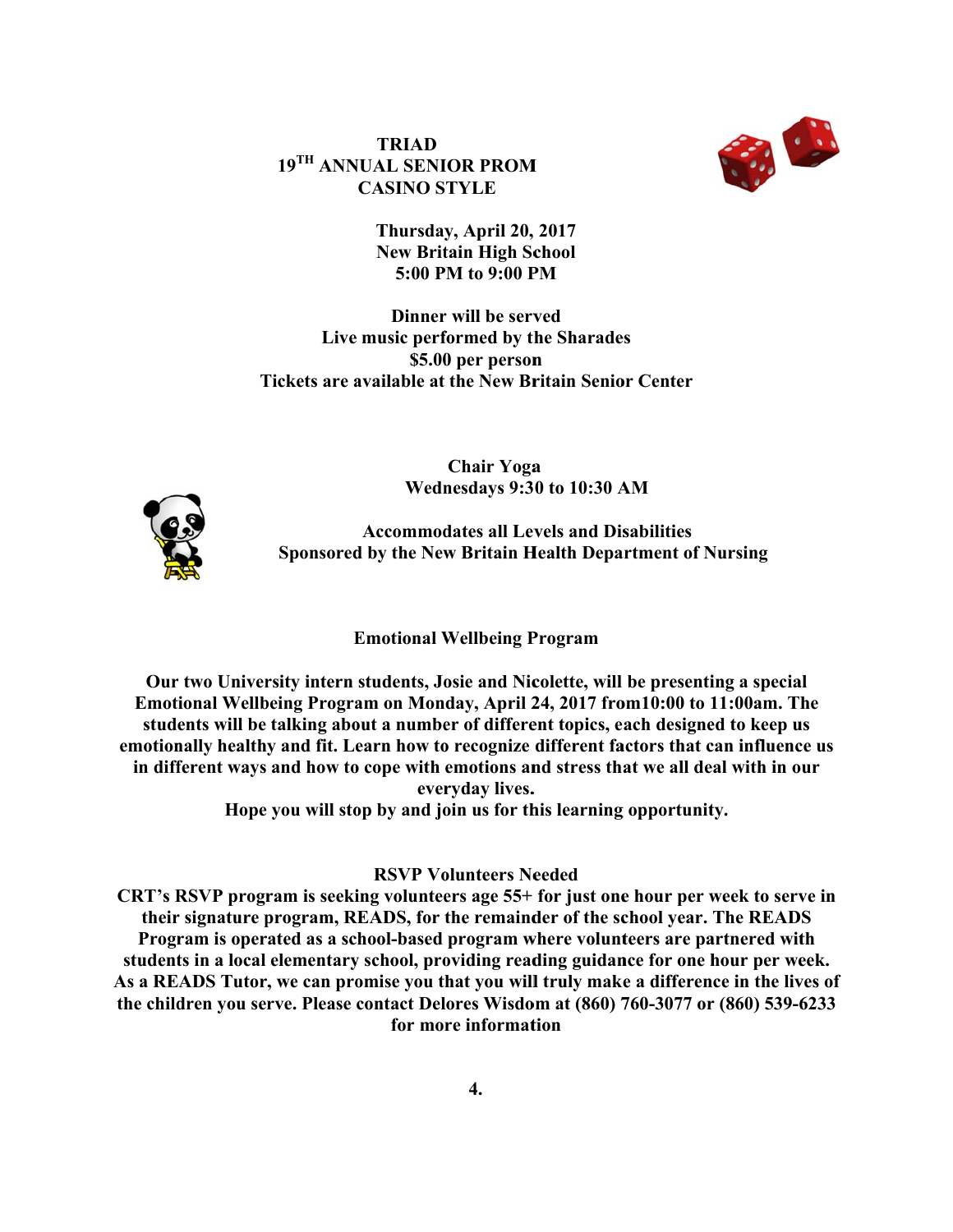## **DAILY CALENDAR OF ACTIVITIES February 2017**

#### **Monday**

**8:15 am to 11:10 am– Snack bar open 8:45 am to 9:15am. – Beginners Line Dancing 9:00 am to 11:30 am Exercise/Table tennis open 9:15 am to 11:30 am – Art class open 9:15 am to 10:00 am – Exercise Class with Chris 10:00 am to 11:00 am – Line dancing class 12:45am to 3:00 pm - Bingo** 

#### **Tuesday**

**8:15 am to 11:00 am. – Snack Bar open 8:45 am to 9:15 am - - Beginners Line Dancing 9:00 am to 11:30 am Exercise/Table tennis open 9:15 am to 10:15 am – Exercise Class with Chris 9:15 am to 11:30 pm – Craft group meets 10:30 am to 11:15 am – Line dancing with Chris 12:30 to 2:30 pm – Wii Bowling 1:00 pm to 3:30 pm – Craft group meets** 

#### **Wednesday**

**8:15 am to 11:00 am – Snack bar open 9:00 am to 11:30 am – Exercise/Table tennis open 9:30 am to 11:30 am – Pinochle Club 9:15 am to 11:30 am – Art Class open 9:30 am to 10:30 am Chair Yoga 9:30 am to 11:00 am – Adult Coloring 1:00 pm to 3:00 pm – Ballroom Dancing** 

#### **Thursday**

**8:15 am to 11:00 am – Snack bar open 9:00 am to 11:30 am Exercise/Table tennis open 9:30 am to 10:30 am –ZUMBA with Amy 9:15 am to 11:30 am – Craft Group meets 12:30 pm to 3:30 pm – Pinochle Club 1:00 pm to 3:30 pm – Craft group meets** 

#### **Friday**

**8:15 am to 11:00 am – Snack bar open 9:00 am to 11:30 am Exercise/Table tennis open 9:15 am to 11:30 am – Art class open 1:30 pm to 3:00 pm Square Dancing 12:45 pm Monthly movie (Usually the 3rd Friday of each month)**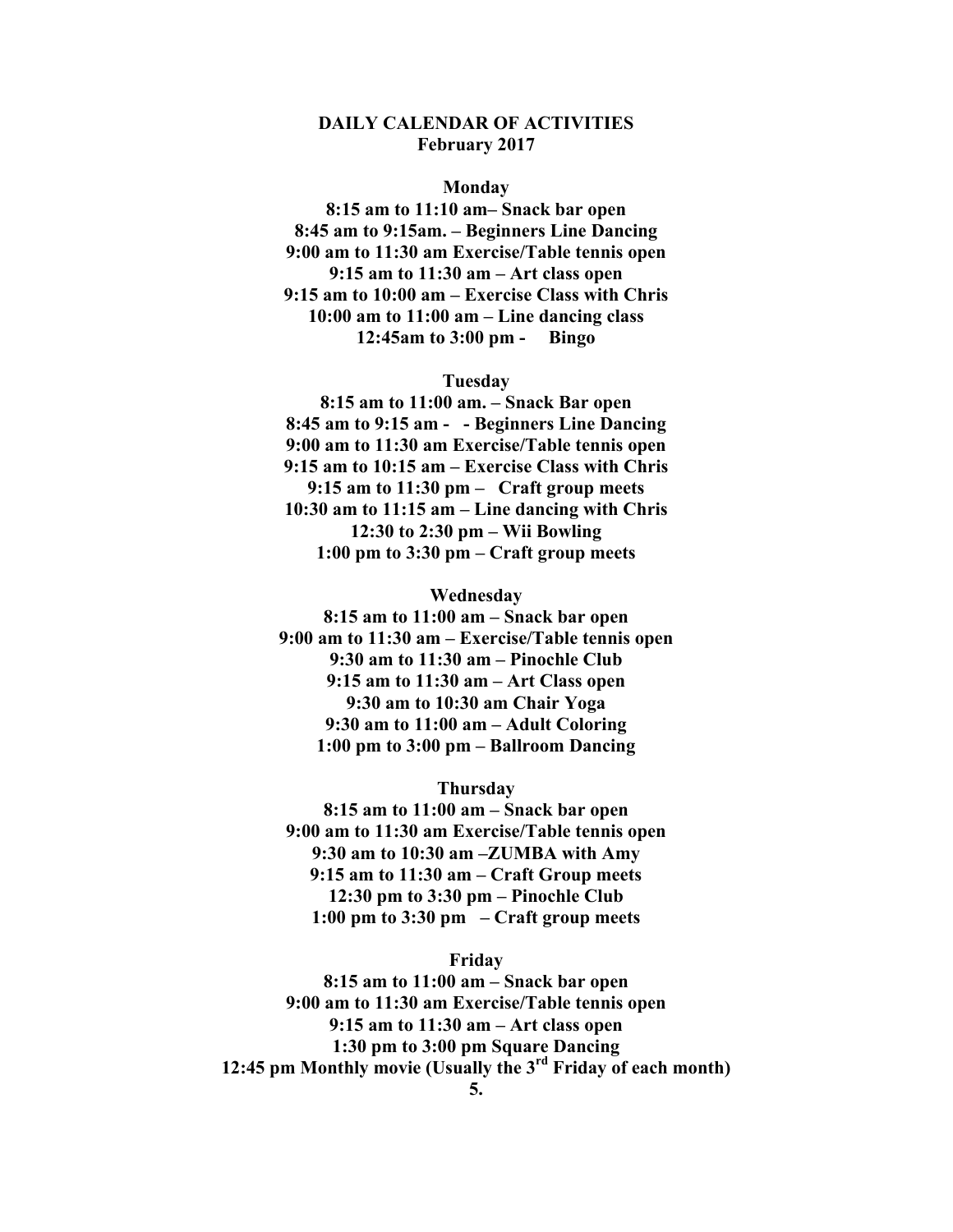## **SERVICES BY APPOINTMENT DIAL-A-RIDE**

**At least a 2-day notice is required for rides to the Senior Center, medical appointments, shopping and other destinations at any time within the month. Call 826-3555 for an appointment. There is a suggested donation of \$1.50 each way. MEDICARE/MEDICAL INSURANCE INFORMATION** 

**Persons seeking help in filing Medicare claims or appeals, interpreting medical bills and assistance in making decisions concerning Medicare supplemental insurance can make an appointment with Senior Center Staff by calling the Center at 860 826-3553. Advice on Living Wills and how to deal with advance medical directives is also available.** 

**From the Nursing Desk Please join us starting March 1st, 2017! The Nursing Department is sponsoring a Chair Yoga class for seniors on Wednesdays from 9:30-10:30am at the Senior Center. Kelly Murphy will be teaching the class, she is a certified Yoga instructor. This** 

**class will be a gentle practice Yoga, using a chair to come in and out of poses. Each participant will have their own chair to support them in sitting or standing. This class is recommended for all levels and can accommodate all disabilities. Here are just six of the many benefits of yoga for seniors.** 

- **1. Yoga improves Balance and Stability.**
- **2. Yoga improves Flexibility and Joint Health.** 
	- **3. Yoga improves Respiration.**
	- **4. Yoga reduces High Blood Pressure.** 
		- **5. Yoga reduces Anxiety.**
		- **6. Yoga encourages Mindfulness**

**This class will run for 8 weeks to start. If there is sufficient interest we will continue the class. So please come out and meet Kelly and give Chair Yoga a try!** 

|                    | <b>GOLDEN NOTES SUBSCRIPTIONS</b>                 |                   |            |
|--------------------|---------------------------------------------------|-------------------|------------|
| <b>NAME</b>        |                                                   | <b>DATE</b>       |            |
|                    | <b>STREET</b>                                     |                   |            |
| <b>ADDRESS</b>     |                                                   |                   |            |
|                    |                                                   |                   |            |
| <b>CITY</b>        |                                                   | <b>STATE</b>      | <b>ZIP</b> |
|                    | <b>CODE</b>                                       |                   |            |
| <b>HOME PHONE#</b> |                                                   | <b>CELL PHONE</b> |            |
|                    | #                                                 |                   |            |
|                    | Make checks payable to: NEW BRITAIN SENIOR CENTER |                   |            |
|                    | <b>Return to:</b>                                 |                   |            |
|                    | <b>GOLDEN NOTES</b>                               |                   |            |
|                    | <b>New Britain Senior Center</b>                  |                   |            |
|                    | <b>55 Pearl Street</b>                            |                   |            |
|                    | New Britain, CT 06051                             |                   |            |
|                    | Annual Fee: \$6.00 non refundable                 |                   |            |